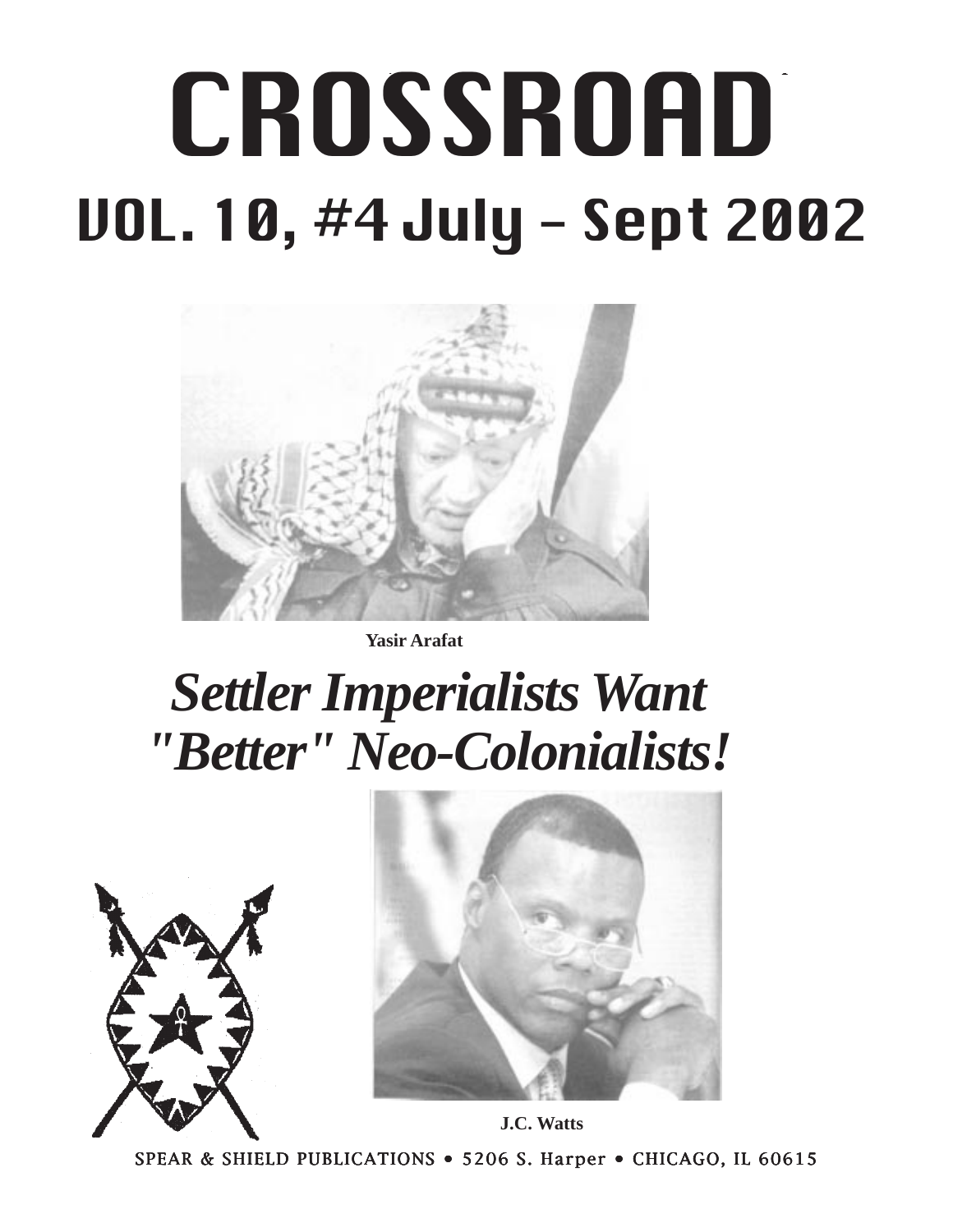Sister **Kiilu Nyasha**, of San Francisco, is a beloved venerated veteran of our struggle and has a long and accomplished history in the fight for human rights for Afrikan and all oppressed peoples.

Her thoughts and ideas deserve the widest distribution and deepest consideration. The following reprint of her recently written article, "What If? ..." is part of my contribution toward that end.

Sundiata Acoli (http://afrikan.i-dentity.com/sundiata/messages/41.html)

#### WHAT IF?

#### WHAT IF WE DECIDED TO REWRITE THE U.S. CONSTITUTION?

This 1791 document is now 211 years old, is still racist, had to be amended 27 times, and has yet to address human rights, i.e., our human right to lead healthy lives. What if we began organizing a people's constitutional convention? In fact, it's already been done. The Black Panther Party in coalition with numerous radical organizations of the Sixties devoted two years to the organizing of The Revolutionary People's Constitutional Convention of 1970 in Philadelphia. The American Friends Service Committee opened numerous facilities to accommodate thousands of people from all over the nation (plus foreign journalists, et al.) who came together for three days of workshops and plenary sessions in Philadelphia.

It would be a rewarding endeavor for some bright scholar to devote some serious research to that historical phenomenon. I Mumia Abu-Jamal and myself were there. But I don't have much documented information except for the one article written by George Katsiaficas, titled Organization and Movement [which is featured in Liberation, Imagination and the Black Panther Party, edited by katsiaficas & cleaver - Routledge, 2001 (ed.)], He notes that "Under more normal circumstances involving such a diverse collection of people in groups as large as 500 persons, screaming fights (or worse) might have been expected, yet these workshops generated documents that offer a compelling vision of a more just and free society than has ever existed."

The Black Panther Party reported as follows: I'Taken as a whole, these reports provided the basis for one of the most progressive Constitutions in the history of humankind. [All the people would control the means of production and social institutions.␣ Black and third world people were guaranteed proportional representation in the administration of these institutions, as were women. The right of national selfdetermination was guaranteed to all oppressed minorities. Sexual self-determination for women and homosexuals was affirmed. IA standing army is to be replaced by a people's militia, and the Constitution is to include an international bill of rights prohibiting U.S. aggression and interference in the internal affairs of other nations [too bad that wasn't the law pre-911]. The present racist legal system would be replaced by a system of people's courts where one would be tried by a jury of one's peers. Community rehabilitation programs would replace jails. [A]dequate housing, health care, and day care would be considered Constitutional Rights, not privileges." The RPCC provided "a glimpse of the break from *normal* life," wrote Katsiaficas, D"solidarity, liberation, and celebration of difference."

#### WHAT IF WE DEVELOPED OUR OWN POLITICAL PLATFORM?

Instead of adhering to the programs, platforms, and policies of our adversaries, i.e., the Republicrats, why don't we develop our own? Why not give our community residents the opportunities to make their concerns, problems, and ideas for solutions heard? I We can develop our own initiatives. I We are a people with the kind of diversity that could be tapped for its smorgasbord of creative ideas and progressive answers. No one knows the problems of daily living better than those for whom the struggle is hard-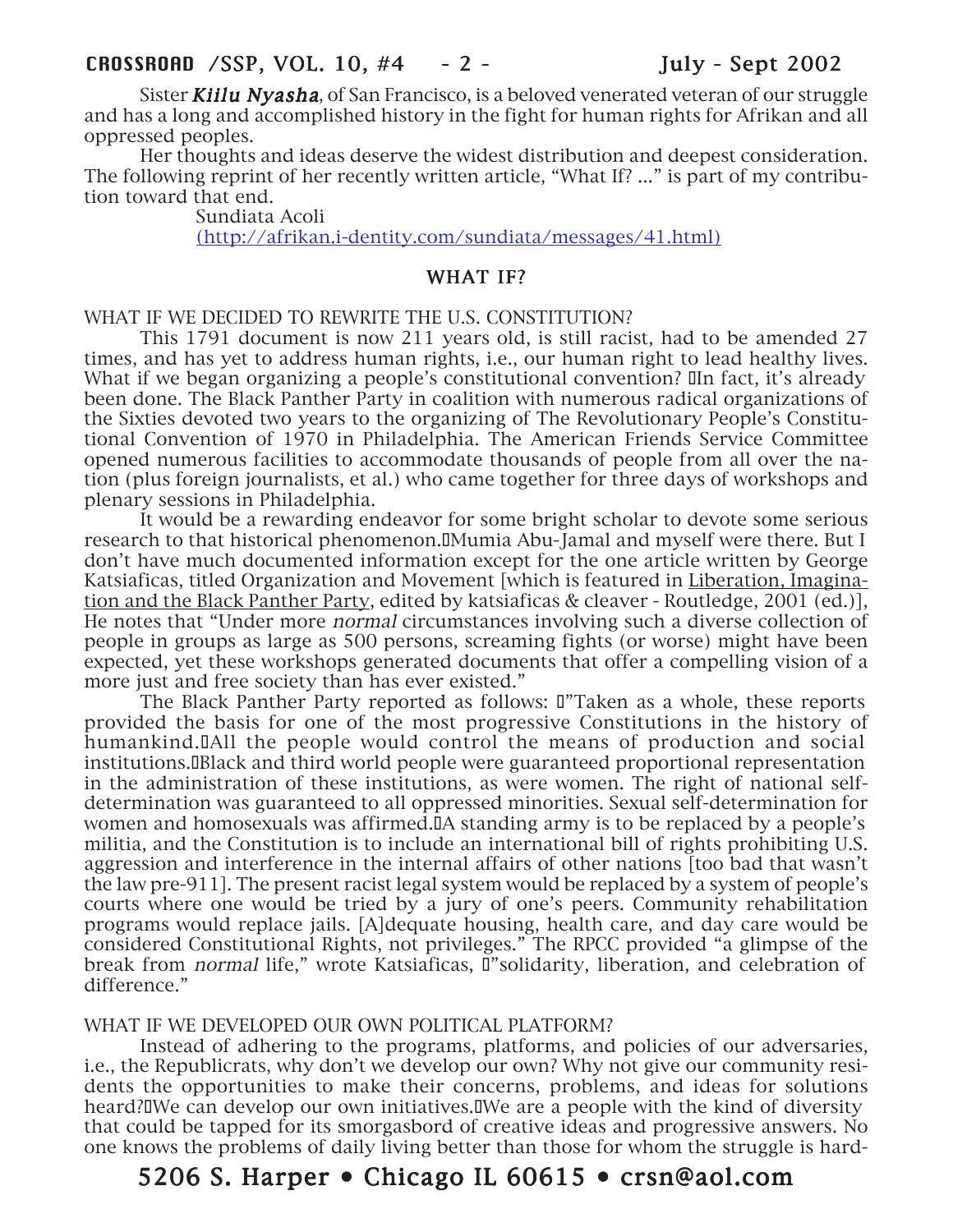est. We must stop allowing rich and superrich politicians who are completely ignorant of our problems to provide us with programs that don't work and often are designed to fail. Their interests are incompatible with our interests. E.g., their primary interest is winning an election rather than serving the best interests of most of the people. Bear in mind we're living in a society wherein 1% of the population owns wealth equal to that of the 95% at the bottom of this capitalist pyramid.

It seems to me that to meet today's requirements for a decent life, one must have the following:

- healthy, organic food
- affordable housing
- free health care

• guaranteed income that insures a living wage or living wage standard of social security.

• Universal education to the highest levels that teaches us about ourselves and all the communities of our global village.

- affordable child care
- equal justice
- environmental justice and protection of the planet and all its species
- mental, emotional, and psychological rehabilitation

• athletic and cultural development through provision of Iprograms in various arts (music, dance, visual arts, painting, sculpture, etc.;) and sports (basketball, baseball, gymnastics, martial arts, swimming, skating, skiing, tennis, field and ice hockey, etc.)

• people's militias, domestic and foreign, that protect and serve the masses

The above list is offered merely as possibilities for progressive change. In the final analysis, it is the people and the people alone who must be the final arbiters. It is the active minority that must organize the people to let their views be known and honored.

#### WHAT IF WE BOYCOTTED THE 2004 PRESIDENTIAL ELECTIONS?

We saw what happened in 2000 when Bush stole the presidential election in what was tantamount to a bloodless coup d'etat.IThis fraudulent election and court-appointed president should have made clear once and for all that this electoral system does not, and never was intended to, provide for one person, one vote, i.e., a true democratic process.

Our people fought and died for the right to vote. But just as the corrupt power brokers have denied or violated our civil and human rights over and over again, they have completely corrupted and rendered invalid the people's vote through their campaign (corporate) finances - mega-bucks - and various means of disenfranchisement. E.g., countless new minor offenses are now felonies that disenfranchise citizens for life, unless a president pardons. Billions of dollars are wasted on campaign nonsense that could be used to feed the hungry, house the homeless, provide health care, child care, etc.

The American people have been tacitly boycotting elections for decades. However, our refusal to participate in sham elections that always promote the lesser of two evils has been construed as apathy by the media and the world. I We must change that perception by actively boycotting the presidential elections to say to the nation and the world that a majority of Americans don't vote because they are fed up with the status quo, including the total lack of choices and democratic process. We can tell the international community that we don't support these fascist politicians and their foreign policies of neo-colonial terror.

We should take to the streets en masse next Election Day after seizing these two years to organize our own people's platform and constitutional convention. (end)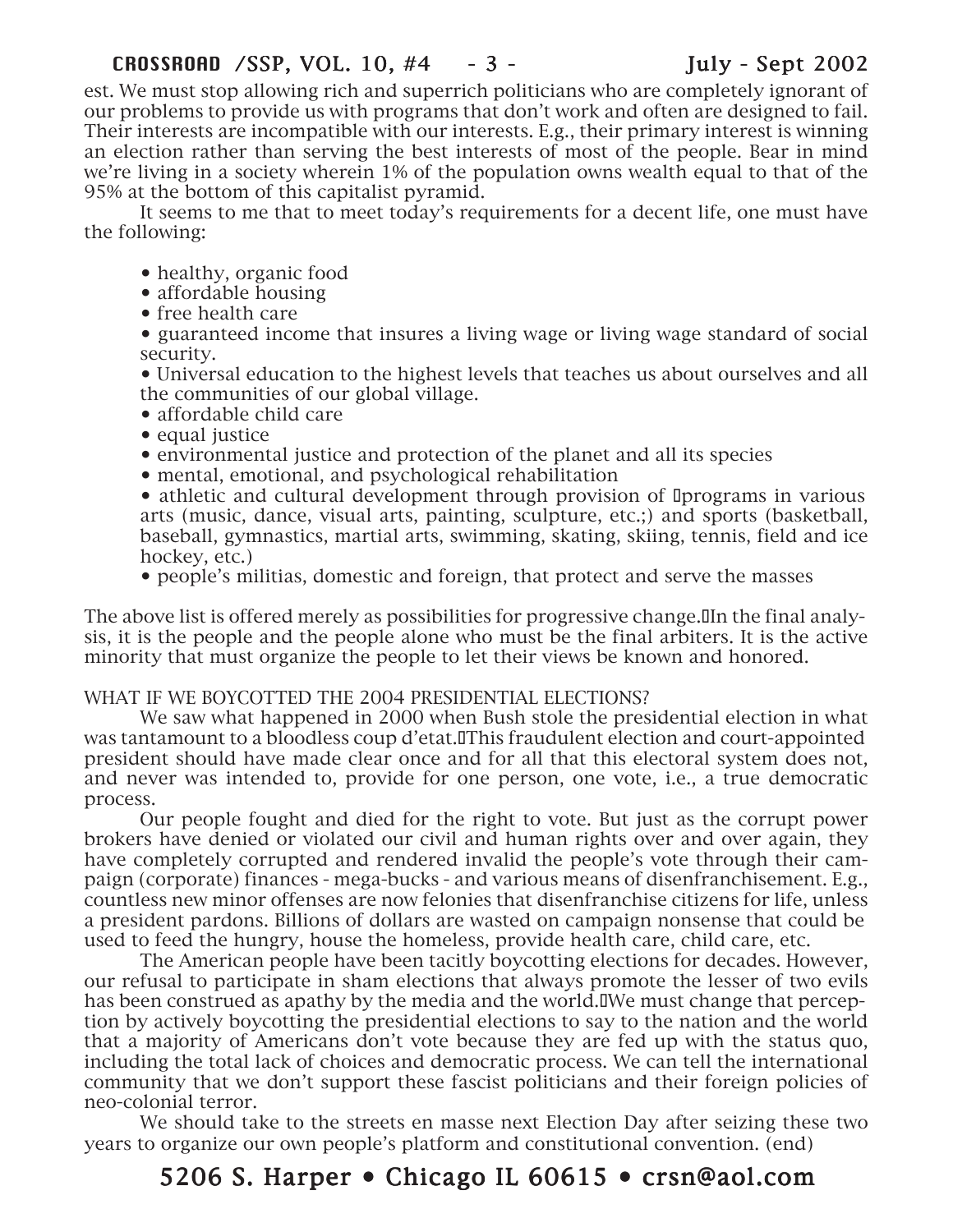#### MALE SUPREMACY

#### by Kiilu Nyasha

Male Supremacy, a.k.a., Sexism, Chauvinism, Machismo —Thank god I don't have to deal with it (well, at least not much) anymore. INot only is a wheelchair a serious shit detector, it virtually eliminates sexist aggression.ΩAdd to that the fact that I'm over 60 and I'm home free. Quite a relief!

I titled this piece "Male Supremacy" in order to facilitate my comparing this ubiquitous phenomenon to the similarly all-pervasive White supremacy in America and across the globe.

I could quote horror statistics ad infinitum re the battering, rape, torture, kidnap, and murder of girls and women throughout the world. E.g., right here in this so-called developed nation, a woman is murdered by her exlover or husband every three hours. IYou do the math! Of course, that means a woman is battered, raped, abused every few seconds. IYou do the research. It changes quite regularly.DJust a few years ago, "domestic" murder happened "only" every four hours.

If you were to travel abroad, you would soon find that somewhere between 700,000 and seven million (depending on whose stats you read) human beings overwhelmingly female — are kidnapped and enslaved whereupon the abuse is unbelievable. IIn India, men set their wives on fire frequently and with impunity or, worse, no sanction at all. In many African nations, women are still having their genitals destroyed, a tradition of male control that defies humanity.DAll one need do is reverse this procedure in the male imagination.DWhat if your penis was rendered defunct and you would be forever deprived of sexual pleasure?

Male supremacy is manifested in a myriad of different ways.IMen are dominant in the political arenas, religious hierarchy, corporate boards, food production, entertainment, and sports. In most families, men are the patriarchs or "kings of the castle."␣ Everyone who is female is automatically subordinate.

White Supremacy is, of course, facilitated by male supremacy, since men have the physical strength and dominance with which to institute and execute overt and covert racism. Thus, white MEN are the group most dominant in government and industry; and they wield the most power. IAdded to the whiteness and maleness, wealth and the power becomes nearly absolute.

Now comes the question, what about the Black MAN? He is in a quandary. IHe's the dominant sex, but he's been enslaved, exploited, and dominated by "the white man." Naturally, the Black man is rightfully and righteously angry about his ongoing oppression in this white supremacist society, not to mention his continuous humiliation by his bosses, lieutenants or guards.

So while guns and economics might force him to accept his "place" in society (or remain in prison), he can still be dominant in his own home and hood. He can exercise the same kind of power he's subjected to by his boss with the females in his life.
Under ever, he's been subjected all his life to Whitemale-supremacist images of what it means to be a MAN: John Wayne, Roy Rogers, Clark Gable, which he imitates:␣ Superfly, Black Caesar, and, yes, even "the spook who sat by the door." (The women in that film are a sorry lot.) The John Wayne image of manhood is prevalent. Please recall how when a woman resisted Gable or Wayne's attempts to embrace her, she was grabbed and thrown over backwards and forced to be kissed. But of course she always surrendered and ultimately enjoyed this "persuasion."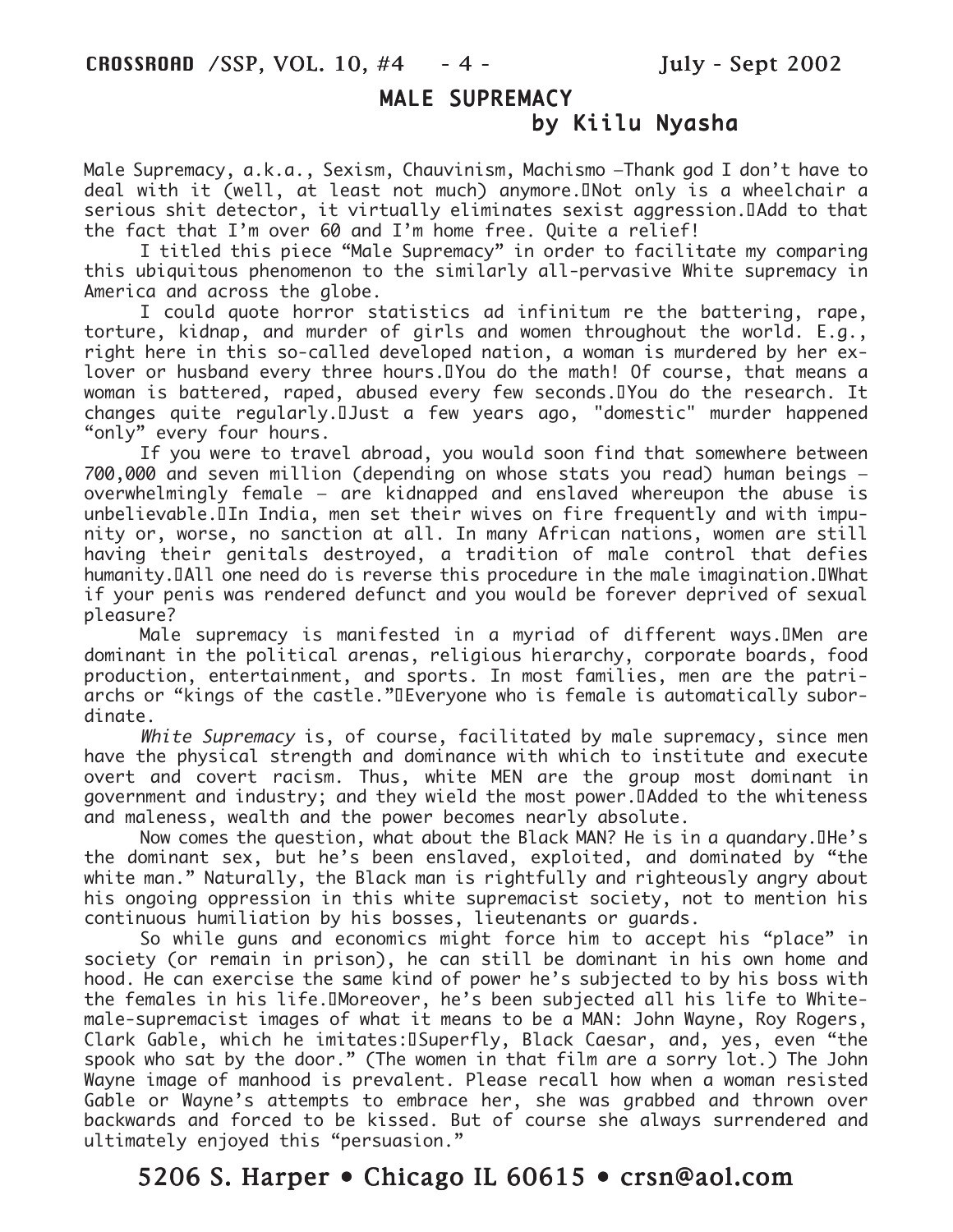In a recent issue of the San Francisco Bay View, Ewuare Osayande, wrote an article that really spells out the current acceptability of the degradation and humiliation, not to mention abuse, of Black women.IIn fact, when I first began reading it, I assumed the author was a woman. I couldn't perceive a man writing such an in-defense-of-women article. He writes: "we will be losing more than sleep if we fail to deal with the way in which Black women are imaged and treated in this country. We will continue to lose them to rape, incest, harassment, homicide, depression and suicide. What kind of community do we want to have? What are the values and principles that will hold us together in a mutual embrace of respect, admiration and love? Love is justice in its most intimate expression. What is operating right now as the norm is a far cry from love. The outright hatred of women has become an accepted expression in many parts of our community. It is not just in hip hop; it can be heard and seen wherever we are — in our homes, in the streets, in the churches, in the schools, in the workplace. This patriarchal pattern only breeds more and more disdain for us as men. Black women are gracious to us when they continue to hold onto the hope that we will get our collective acts together given all they have had to tolerate from us. But each time an episode like this one occurs, it draws a wedge deeper and deeper between us, making trust all the more difficult. The price of our complicit silence and defense of our madness is too costly. It is costing us our community, families and our very future."

Kudos to Osayande! I hope more men will follow his lead.

White supremacy and male supremacy have much in common. In fact, they're virtually the same phenomenon but with different targets and varying manifestations. Of course, a white, male supremacist targets a Black woman twice. I.e., Black women suffer double indemnity at the hands of White supremacist men — triple! If you add upper-class.

So I say to Black men: Think about how you have been treated, generally, by White men all your African life. You've experienced practically every level of racism, covert and overt. You've learned to recognize, almost smell, white racism when it's coming at you; when you're in its presence. You're conscious of the fact that no white person can know (theory + experience = knowledge) what it's like to grow up Black in Amerika. You know that well meaning White people must defer to Blacks when it comes to understanding white racism and all its manifestations. N'est pas?

Well, the same holds true for women, especially Black women. We have borne the brunt of White and male supremacy throughout our history, from chattel slavery to MTV and BET.␣ The Harriet Tubmans must be turning over in their graves at the new images of young African women, their constant debasement. So when it comes to the various levels of male chauvinism, overt and covert, women are conscious of the fact that well meaning men cannot know what it's like to grow up female in sexist Amerika. ITherefore, men must defer to women to understand sexism and all its manifestations. At the same time, just as too many Blacks cooperate with and even support their own oppressors (government and corporate), too many sisters do the same.

I'm of the opinion that Mother Nature did nothing wrong. UShe has checks and balances galore.DAnd I believe that men and women are balanced equally. They are equally human and possess equally important characteristics. Moreover, they are equally lovable when all things are equal :>).

What's most important is that women should be respected and defended, not disrespected and abused.

Sisters of the world unite, resist all forms of oppression, and struggle to abolish White and male supremacy.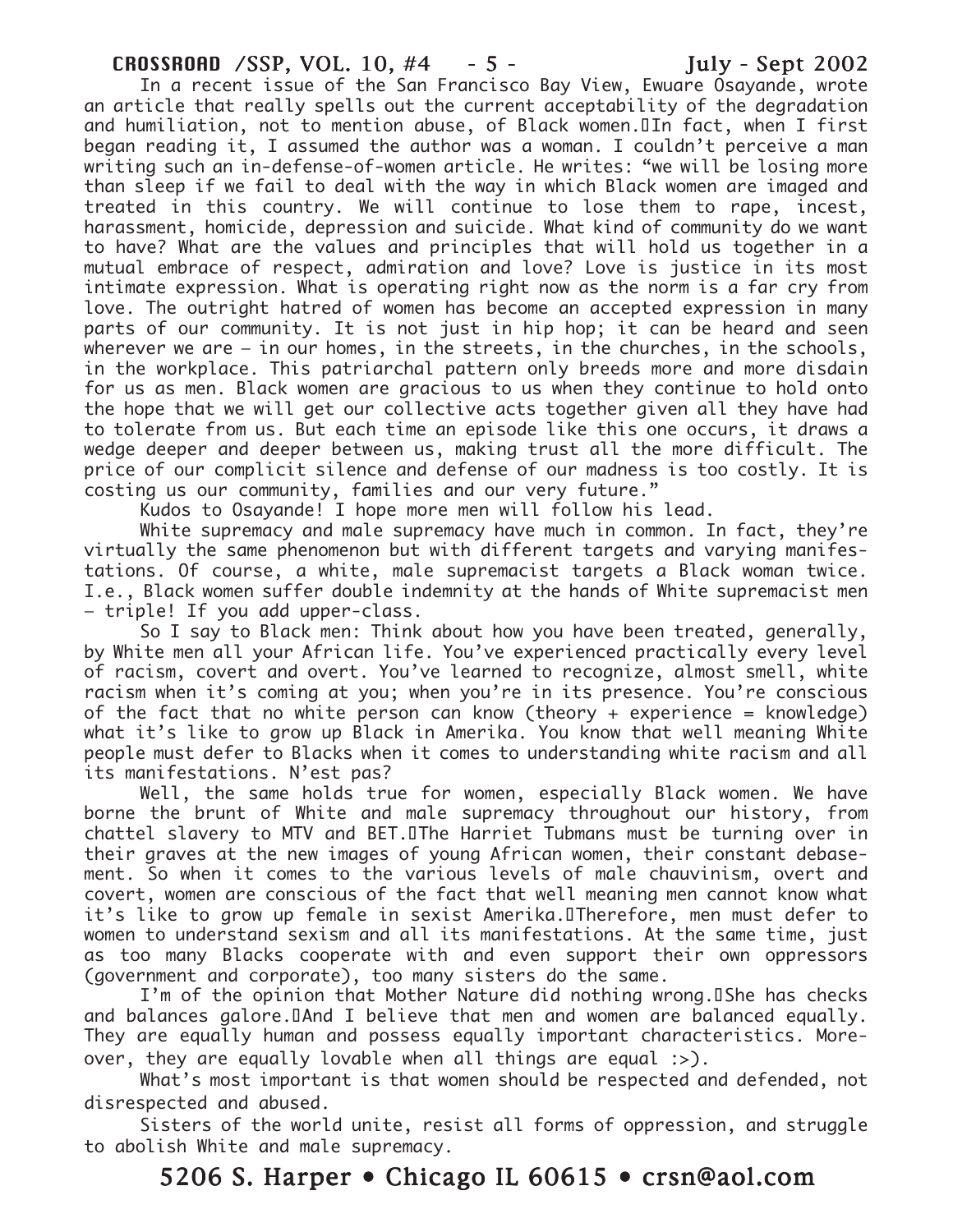#### CROSSROAD /SSP, VOL. 10, #4 - 6 - July - Sept 2002 Without A New Afrikan Personality First There Will Be No Republic of New Afrika

In the name of the Creator, to Whom all Praise is due! And in the memory of all our Freedom Fighting Ancestors, both known and unknown; who dared all; who sacrificed all; and died for our struggle for self - determination; Land and Independence. Now it is our time to do no less!

Greetings of Peace and to Us belong a sovereign Black Nation. We are gathered here this weekend in Detroit, Michigan, to commemorate the 34th Anniversary of the founding of the Provisional Government of the Republic of New Afrika (PG - RNA). The theme of New Afrikan Nation Day 2002 is, "Revisiting the Vision - Accomplishing the Mission."

Look back to 1968, a year in which 500 various Black Nationalists converged in this city and founded the PG - RNA. Indeed 1968 was a year of proclaiming a Black Nation and political murders. It was a year that 16 year-old Black Panther member 'Little' Bobby Hutton was viciously killed by racist Oakland police.

Moreover in 1968, Martin Luther King, Jr., was assassinated, resulting in over 150 U.S. cities being engulfed in flames, rocked by Black rebellions; 1968 was a year that John Carlos and Tommy Smith raised clinched - fist salutes at the Olympics. It was a high tide year of Black struggle against the amerikan empire.

From the first PG - RNA president, Robert Williams, who became an Ancestor, to our current PG - RNA president, Demetri Marshall, much has changed from 1968 to 2002. The world has changed; the competition and crisis of imperialism has made the amerikan empire change, which has externally impacted upon our captive Black Nation, causing tremendous adverse changes.

 Inside the Black Nation, much has changed; our human rights struggle; our decolonization struggle for self - determination; Land and Independence, is at a very low - tide. Youthful Black power salutes have changed to throwing - up gang signs; youth saying Black Power has changed to saying 'it's all about getting paid'.

Urban political power has changed from white mayors to Black mayors neglecting Black neighborhoods. Black labor has changed to becoming economically obsolete. Black men's status has changed from working to being massively warehoused in prisons. In many instances police murders have changed from white pigs to Black soldier cops killing Black people.

The school systems have changed in our communities from white teachers miseducating our children to, in many instances Black teachers doing the same mentacide. Our neighborhoods have changed from Black businesses and Black Panther survival programs to dope houses, mega churches, and foreign economic monopoly. Alien businesses controlling almost every grocery stores, party stores, gas stations, coney - island restaraunts, used car lots, pawn shops / gold exchange, laundry mats, clothing stores, video stores, cleaners, and phone - pager shops.

Most importantly, from my perspective, the New Afrikan personality has changed, from believing We could 'Free the Land', now to acting like We want some 'Free Land', or maybe 'Buy the Land' when We get reparations. For the most part, We are now abstract New Afrikans; superficial New Afrikans; We have basically African - American personalities, with New Afrikan lip - service.

We lead 'double - lives'; We say We want to 'Free the Land'; but We don't engage in nation - building; We say the community is more important than the individual (NA Creed #3); but We act like the individual is more important than the community. We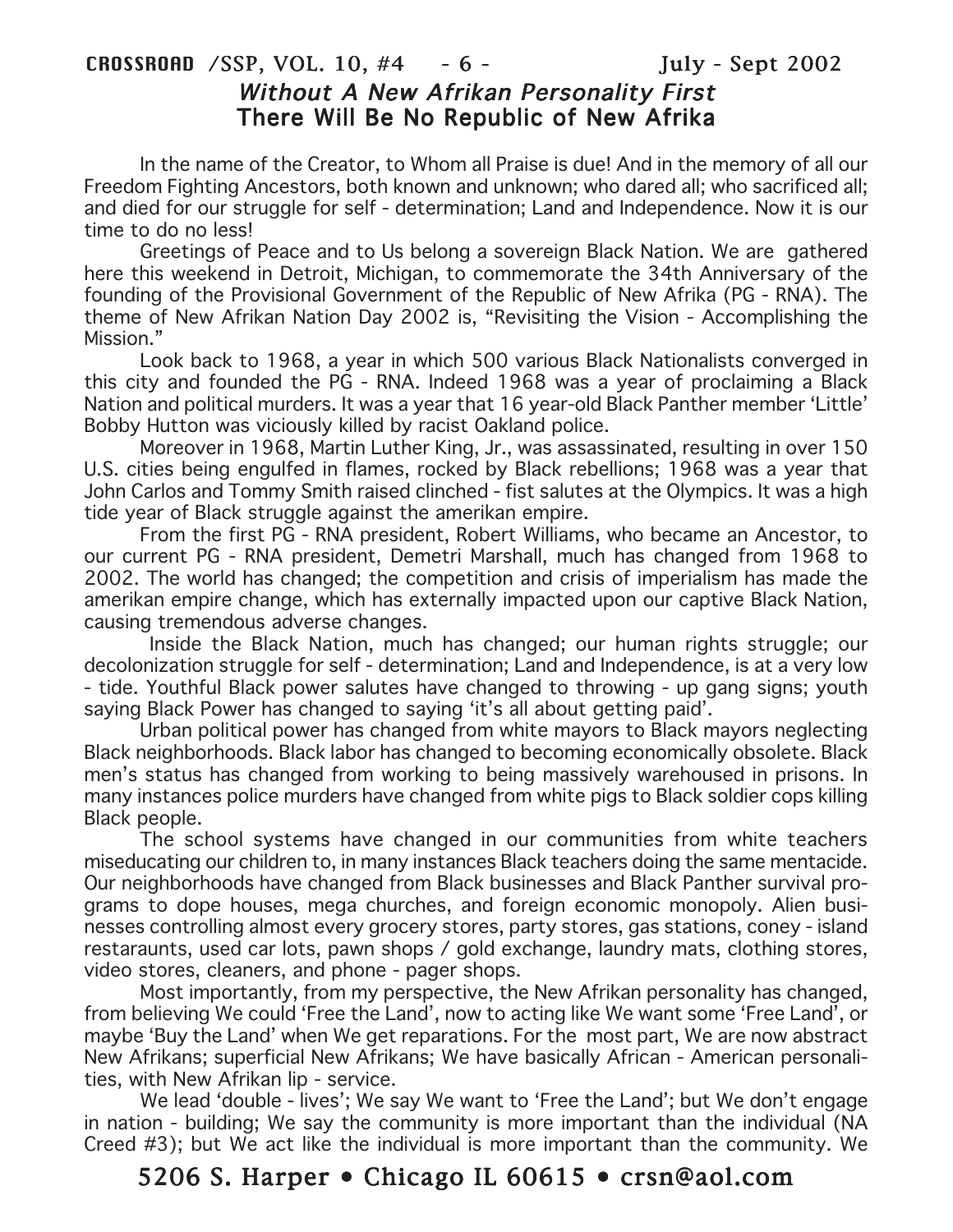primarily engage in surviving under the amerikan empire; instead of progressing toward Nationhood.

This internal contradiction (loyalty vs. betrayal), reflects the dual - identity disorder in the New Afrikan personality; as W.E. B. DuBois stated:"One ever feels his two ness, an American, a Negro; two souls, two thoughts, two unreconciled strivings; two warring ideals in one dark body; whose dogged strength alone keeps it from being torn asunder."

These warring ideals DuBois mentioned causes hypocrisy in our lives; it keeps us in a state of confusion; it causes split priorities and a 'love - hate' dilemma towards the amerikan empire; it results in a half - baked attitude towards nation - building. For the New Afrikan Independence Movement (NAIM) to progress, an individual internal synthesis must occur, where the New Arikan personality becomes paramount - primary:

- \*The New Afrikan personality affirmation is based on point #14 of the New Afrikan Creed:"i will keep myself clean in body, dress, and speech, knowing that i am a light set on a hill, a true representative of what We are building."
- \*The standard affirmation of the New Afrikan personality is based on point #10 of the New Afrikan Creed:"i will give my life if that is necessary. i will give my time, my mind, my strength, and my wealth because this IS necessary"
- \*The mission affirmation of the New Afrikan personality is based on point #9 of the New Afrikan Creed:"Therefore i pledge to struggle without cease until We have won sovereignty. i pledge to struggle without fail until We have built a better condition than the world has yet known."
- \*The faith affirmation of the New Afrikan personality is based on point #1 of the New Afrikan Creed:"i believe in the spirituality, humanity, and genius of Black people and in our new pursuit of these values."
- \*The organizing affirmation of the New Afrikan personality is based on point #15 of the New Afrikan Creed:"i will be patient and uplifting with the deaf, dumb, and blind; and i will seek by word and deed to heal the Black family; to bring into the Movement and into the Community, mothers and fathers, brothers and sister left by the wayside."

 From my perspective, developing and solidifying the New Afrikan personality is a prerequisite for advancement and Independence. Our Independence movement without strong New Afrikan personalities won't be able to endure the necessary sacrifices to 'Free the land'. Without this New Afrikan personality We can't 'Accomplish the Mission'. We will only continue to 'Dream the Land'. Rebuild to Win to Free the Land! \*Cinque Kofi Kinaya

aka: Kenny Anderson - New Afrikan Freedom Network (Speech Given at Black Nation Day 2002)